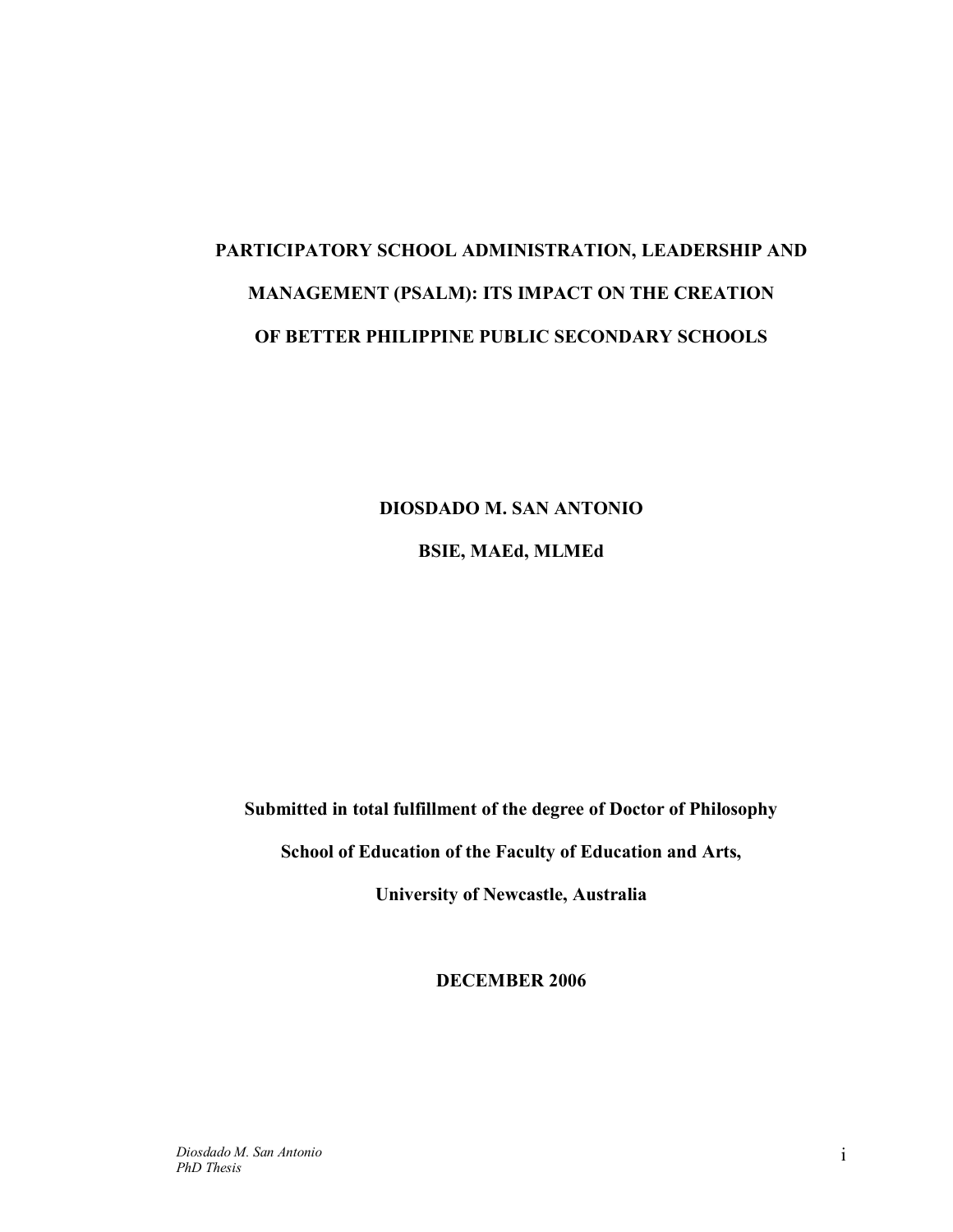## **D E C L A R A T I O N**

**I hereby certify that the work embodied in this thesis is a result of original research and has not been submitted for a higher degree** 

**at any other University or Institution.** 

**DIOSDADO M. SAN ANTONIO** 

**2006**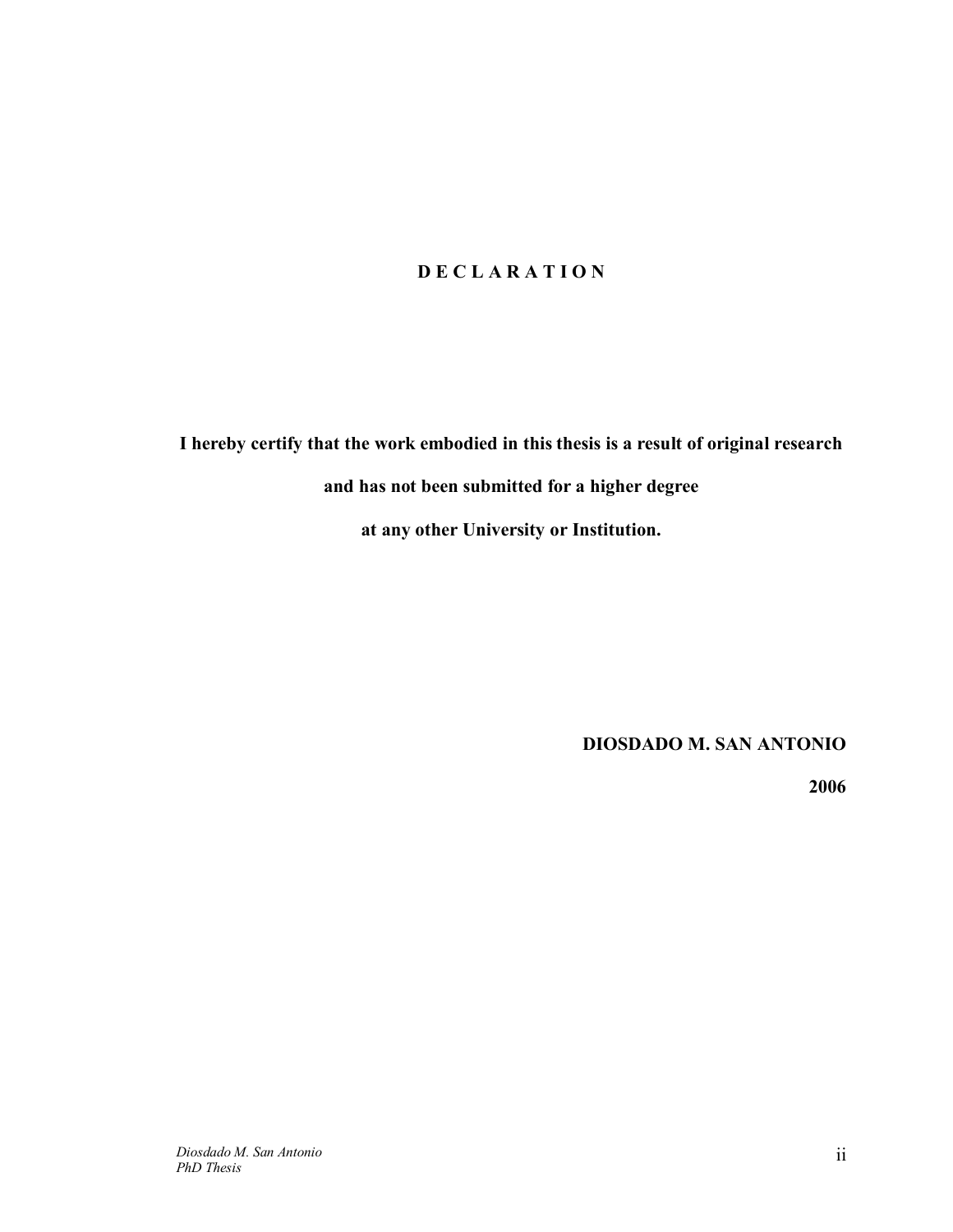**This thesis is dedicated to my inspirations** 

**My ever-dearest wife Ruth SA. Abrigo-San Antonio and our loving sons Raphael Dorutheo Martin A. San Antonio Raymond Dorutheo Francis A. San Antonio John Roi Dorutheo A. San Antonio**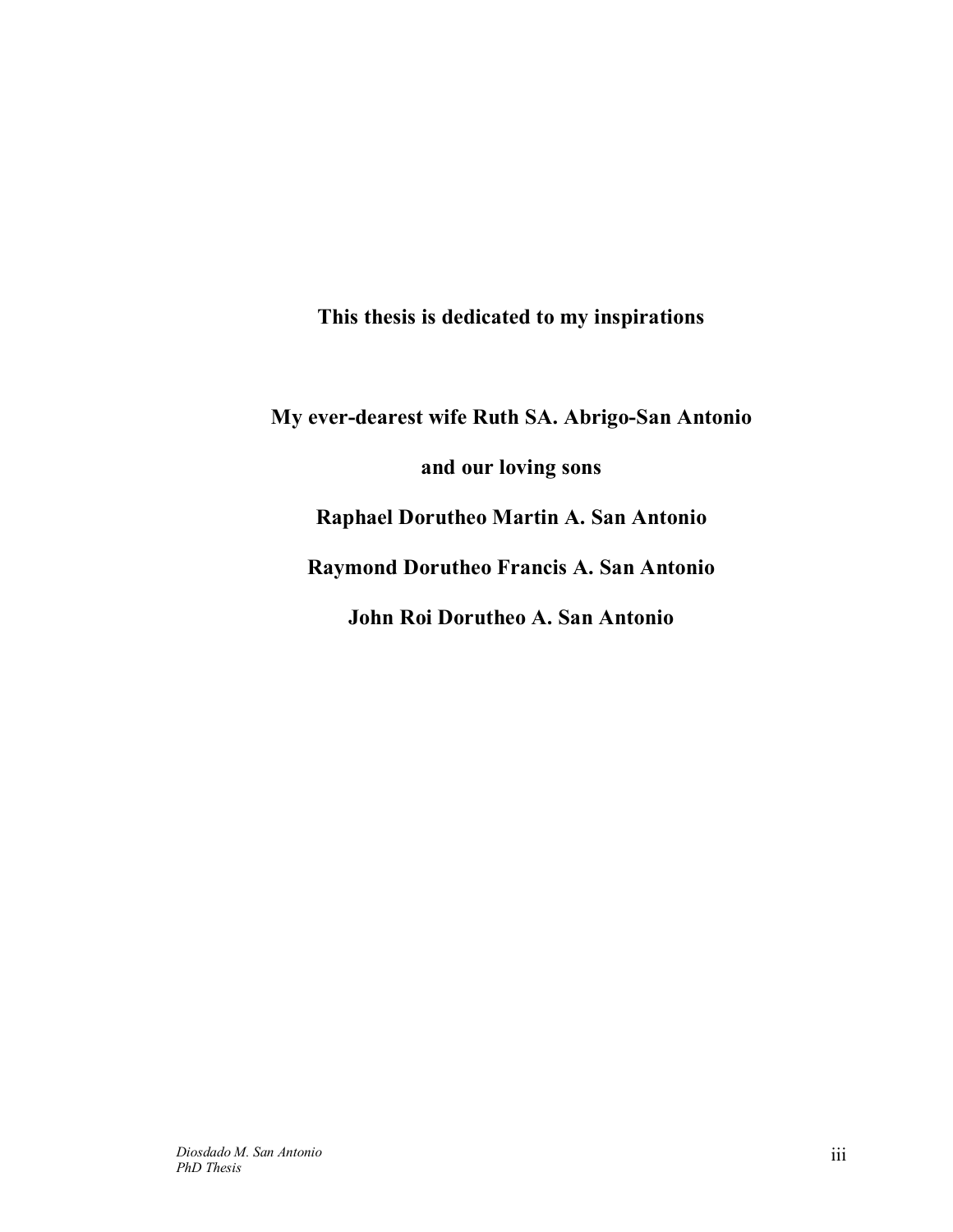#### **ACKNOWLEDGEMENTS**

**Foremost among those whom I wish to gratefully acknowledge is the Almighty God. Through His grace, He has sent me people who have been instrumental in honing my skills and in keeping me inspired to complete this task.** 

**It is with deep respect that I thank my research supervisor, Dr. David T. Gamage, whose expertise and effective mentorship has been crucial in my transformation from a neophyte to a relatively more confident researcher. With his useful feedback and genuine concern for his students, I learned the intricacies of undertaking research to address educational problems.** 

**Likewise, I convey my gratitude to the University of Newcastle, Australia for the scholarships offered to fund the pursuit of this research degree. The School of Education staff from the Dean (Prof. Phil Foreman) to the administrative assistants who were always willing to provide the essential support for ensuring access to University resources.** 

**Moreover, I am indebted to the Department of Education officials in the Philippines who approved my study leave of absence to pursue PhD. The school heads, teachers, students, alumni, parents and community leaders who took part in this research have gone out of their way to accommodate me in doing this research.** 

**Finally, I wish to express my profound and sincerest appreciation for my wife Ruth, our sons, our parents and siblings for their unfailing prayers and encouragements that kept me a lot more at ease in facing the challenges of completing this PhD thesis.**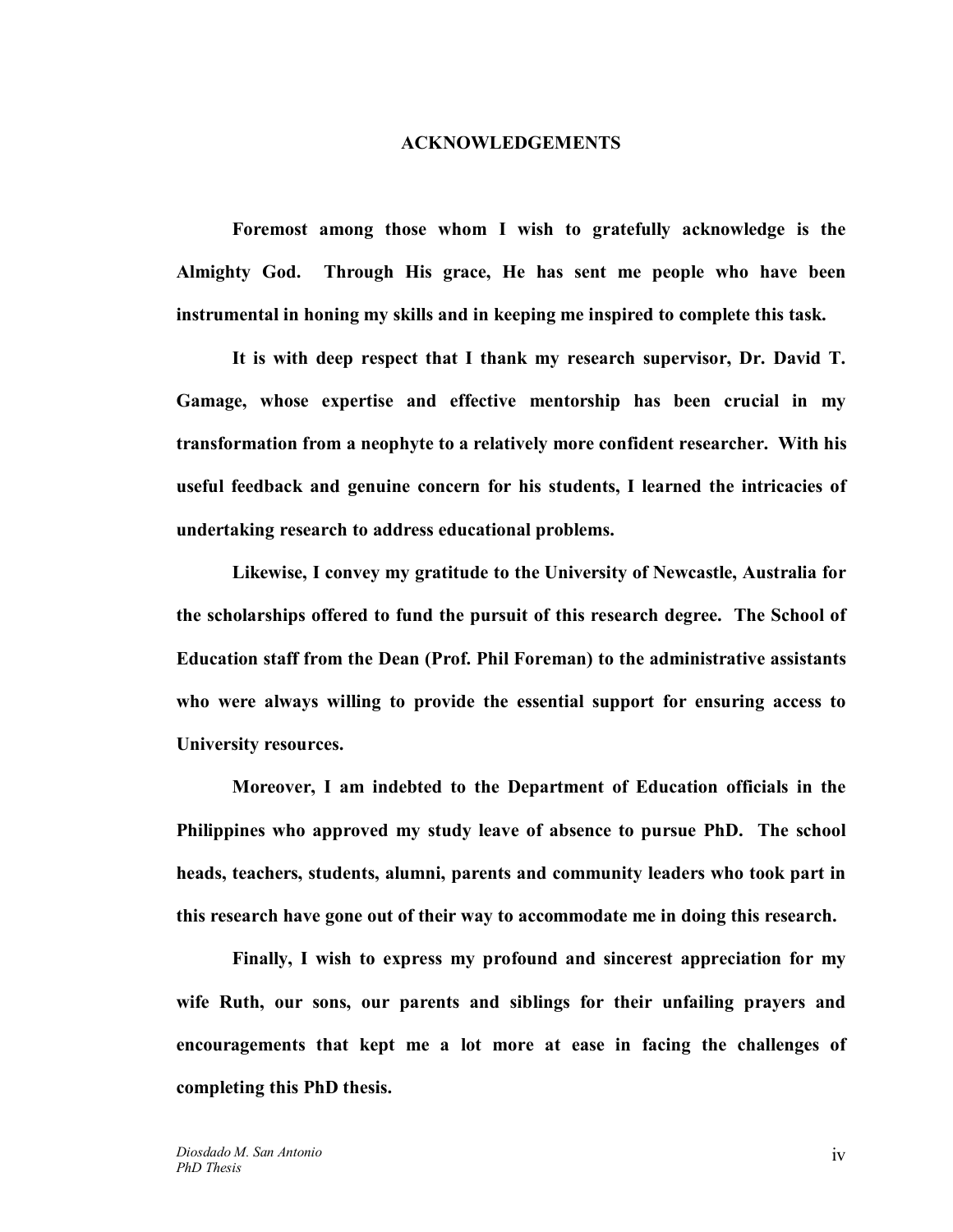# **TABLE OF CONTENTS**

|                                               | 111            |  |
|-----------------------------------------------|----------------|--|
|                                               |                |  |
|                                               | $\mathbf{V}$   |  |
|                                               |                |  |
|                                               | XV1            |  |
|                                               | XX             |  |
|                                               | XX1            |  |
|                                               |                |  |
| <b>Chapter I AN INTRODUCTION TO THE STUDY</b> |                |  |
| 1.0                                           |                |  |
| 1.1.                                          |                |  |
| 1.2                                           |                |  |
| 1.3                                           | $\overline{7}$ |  |
| 1.4                                           | 9              |  |
| 1.5                                           | 9              |  |
| 1.6                                           | 10             |  |
| 1.7                                           |                |  |
| 1.8                                           | 12             |  |
| 1.9                                           | 13             |  |
| 1.10                                          | 14             |  |
|                                               |                |  |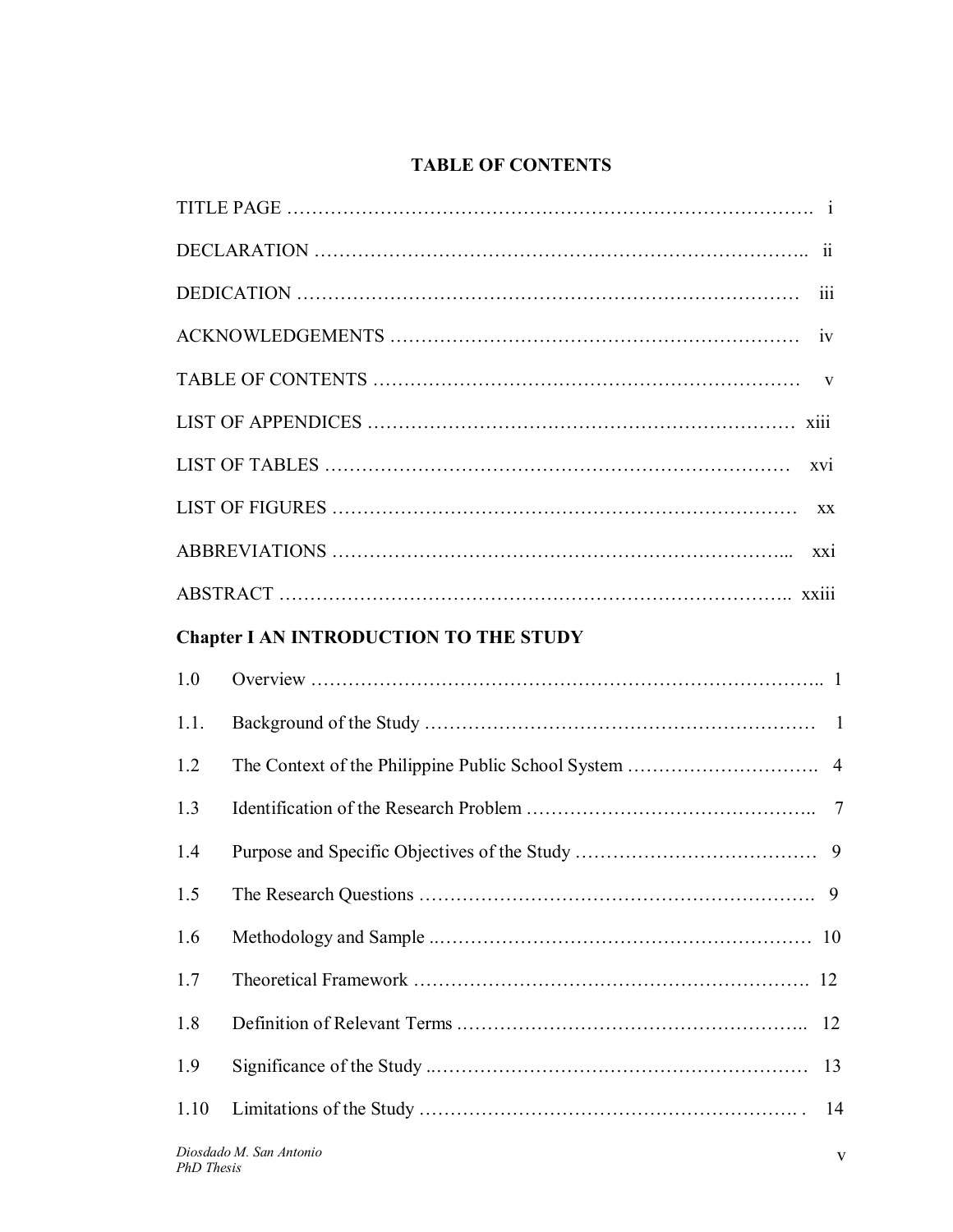| 1.11  |                                                                  | 15 |
|-------|------------------------------------------------------------------|----|
|       | <b>Chapter II LITERATURE REVIEW</b>                              |    |
| 2.0   |                                                                  | 16 |
| 2.1   |                                                                  | 17 |
| 2.1.1 | A Brief Historical Perspective on the Quest for 'Better Schools' | 17 |
| 2.1.2 |                                                                  | 21 |
| 2.1.3 | Other Research Findings on the Search for 'Better Schools'       | 26 |
| 2.2   |                                                                  | 31 |
| 2.2.1 |                                                                  | 31 |
| 2.2.2 |                                                                  | 34 |
| 2.2.3 |                                                                  | 35 |
| 2.2.4 |                                                                  | 35 |
| 2.2.5 |                                                                  | 36 |
| 2.2.6 |                                                                  | 37 |
| 2.2.7 |                                                                  |    |
| 2.2.8 |                                                                  |    |
| 2.2.9 |                                                                  | 39 |
|       |                                                                  | 42 |
|       |                                                                  | 43 |
|       | 2.2.12 Contingency-Based Leadership and Management Concepts      | 44 |
|       |                                                                  | 50 |
| 2.3   | Collaboration and Participatory Decision Making                  | 53 |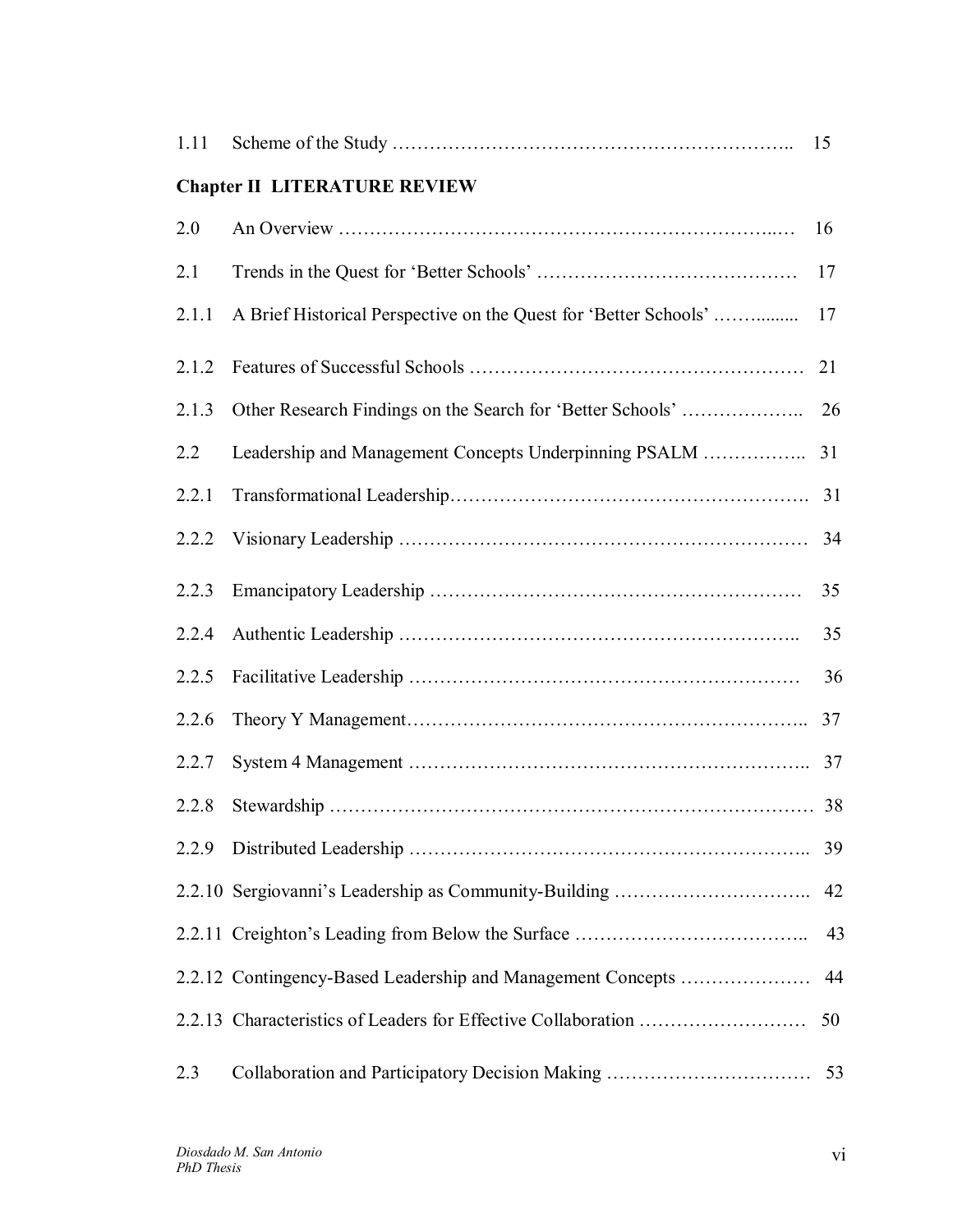| 2.3.1 | Rationale for the Adoption of Collaboration in Organizations | 53 |
|-------|--------------------------------------------------------------|----|
| 2.3.2 |                                                              | 54 |
| 2.3.3 | Areas for Collaboration/Decisional Involvement               | 55 |
| 2.3.4 |                                                              | 56 |
| 2.3.5 |                                                              | 58 |
| 2.3.6 |                                                              | 62 |
| 2.3.7 |                                                              |    |
| 2.4   |                                                              |    |
| 2.4.1 |                                                              | 66 |
| 2.4.2 |                                                              | 67 |
|       |                                                              | 67 |
|       |                                                              | 68 |
| 2.4.3 |                                                              | 69 |
| 2.4.4 |                                                              | 75 |
| 2.4.5 |                                                              | 80 |
| 2.4.6 |                                                              | 81 |
| 2.5   | The Concepts of Commitment, Empowerment and Trust            | 82 |
| 2.5.1 |                                                              | 83 |
|       |                                                              | 83 |
|       |                                                              | 85 |
| 2.5.2 |                                                              | 86 |
|       |                                                              | 86 |
|       |                                                              | 88 |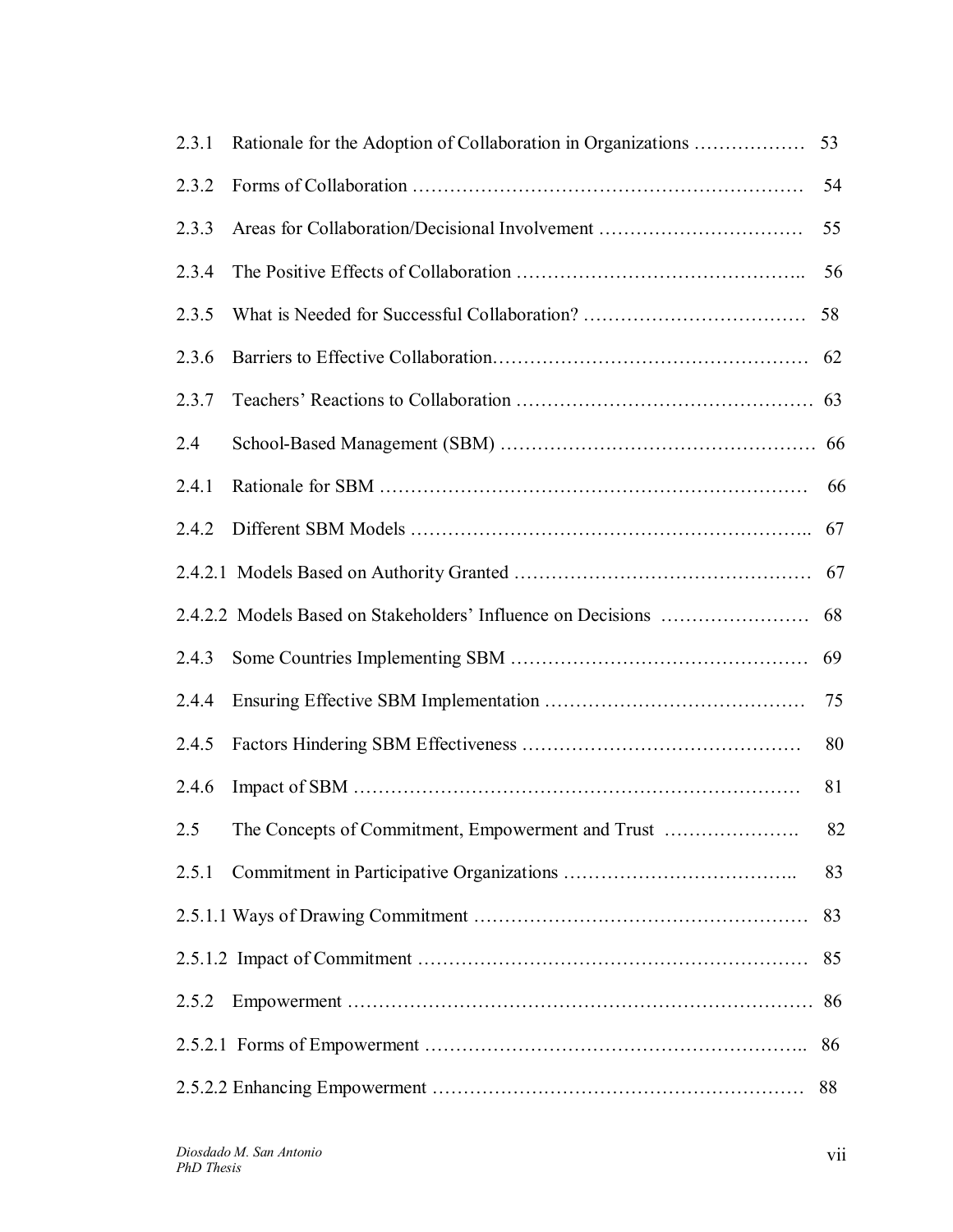|                                                                                                               |                                                           | 89  |
|---------------------------------------------------------------------------------------------------------------|-----------------------------------------------------------|-----|
| 2.5.3                                                                                                         |                                                           | 90  |
|                                                                                                               |                                                           | 91  |
|                                                                                                               |                                                           | 93  |
|                                                                                                               |                                                           | 96  |
| 2.6                                                                                                           |                                                           | 98  |
|                                                                                                               | Chapter III METHODOLOGY, RESEARCH DESIGN AND SAMPLE       |     |
| 3.0                                                                                                           |                                                           | 99  |
| 3.1                                                                                                           |                                                           | 100 |
| 3.2                                                                                                           |                                                           |     |
| 3.3                                                                                                           |                                                           |     |
| 3.4                                                                                                           |                                                           | 106 |
| 3.5                                                                                                           |                                                           | 110 |
| 3.5.1                                                                                                         |                                                           |     |
| 3.5.2                                                                                                         |                                                           | 115 |
| 3.6                                                                                                           |                                                           | 117 |
|                                                                                                               |                                                           |     |
| <b>Chapter IV EFFECTS OF PARTICIPATORY SCHOOL ADMINISTRATION,</b><br><b>LEADERSHIP AND MANAGEMENT (PSALM)</b> |                                                           |     |
| 4.0                                                                                                           |                                                           | 121 |
| 4.1                                                                                                           |                                                           | 121 |
| 4.2                                                                                                           |                                                           | 123 |
| 4.3                                                                                                           |                                                           | 125 |
| 4.3.1                                                                                                         | Experimental and Control Groups before Implementing PSALM | 126 |
| Diosdado M. San Antonio<br><b>V111</b>                                                                        |                                                           |     |

*PhD Thesis*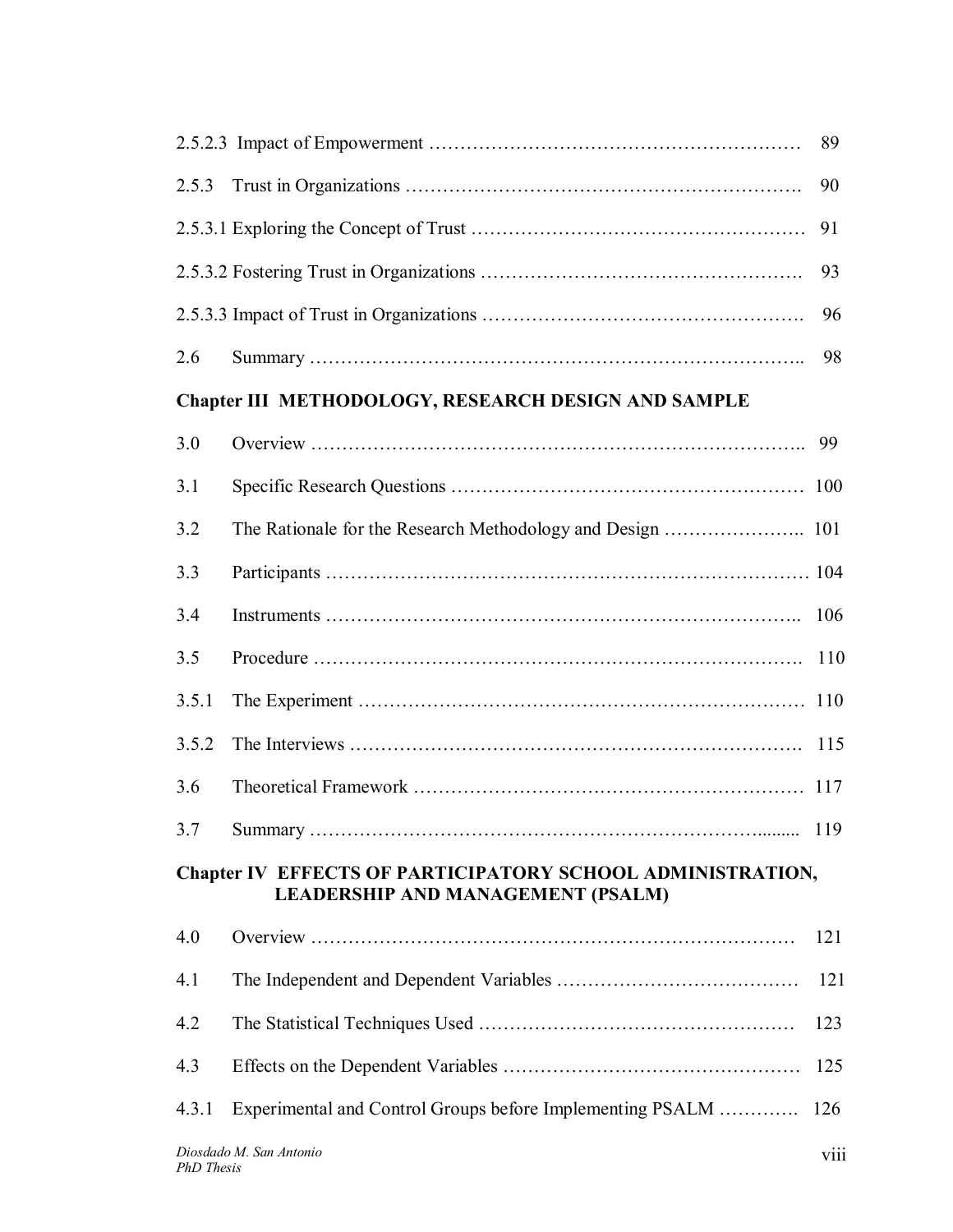|       |                                                                            | 126 |
|-------|----------------------------------------------------------------------------|-----|
|       |                                                                            | 128 |
| 4.3.2 | Experimental and Control Groups after Implementing PSALM                   | 130 |
|       | 4.3.2.1 Analyzing PSALM Effects at the Individual Stakeholder Level        | 130 |
|       |                                                                            | 133 |
| 4.3.3 |                                                                            |     |
|       |                                                                            |     |
|       |                                                                            | 137 |
| 4.4   | Influence of the Characteristics of Stakeholders on the Variables          | 139 |
| 4.4.1 |                                                                            | 139 |
| 4.4.2 |                                                                            | 142 |
| 4.4.3 |                                                                            | 144 |
| 4.4.4 |                                                                            | 147 |
| 4.5   |                                                                            | 150 |
| 4.5.1 |                                                                            | 150 |
| 4.5.2 | Perceptions on the Effectiveness of Sub-committees                         | 155 |
| 4.5.3 |                                                                            |     |
| 4.5.4 | Inter-Correlating the Aspects of PSALM Effectiveness                       | 162 |
| 4.6   | Factors that Affect Effective PSALM Implementation                         | 165 |
| 4.6.1 | Constituency, Gender, Age, Position in the ASC and PSALM Effectiveness 166 |     |
|       |                                                                            | 166 |
|       |                                                                            | 170 |
|       |                                                                            | 172 |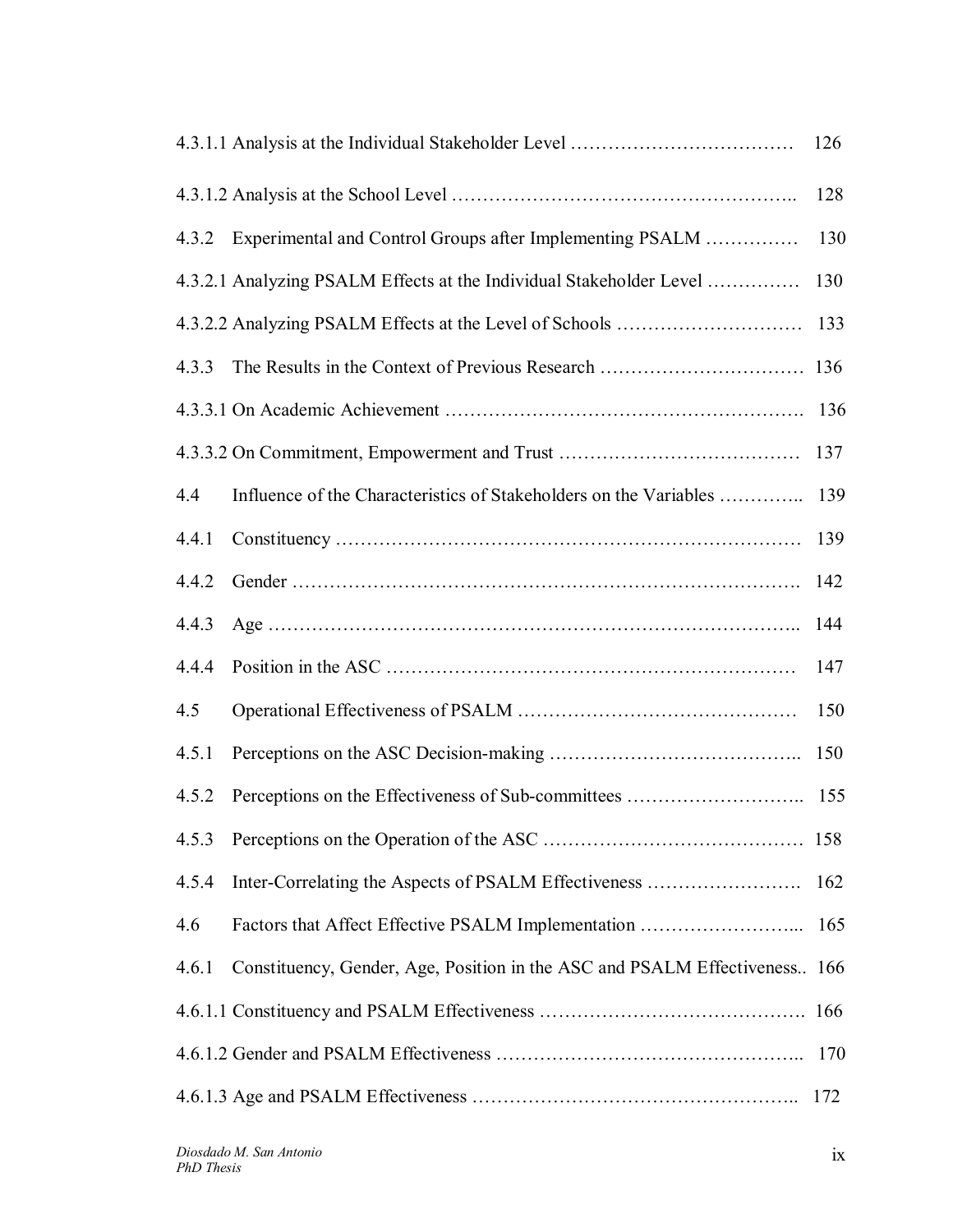| 4.6.2                                                          | Relating the Respondents' Perceptions on PSALM Effectiveness<br>to their Commitment, Empowerment and Trust Levels | 177 |
|----------------------------------------------------------------|-------------------------------------------------------------------------------------------------------------------|-----|
|                                                                | 4.6.2.1 PSALM Effectiveness and Commitment Levels                                                                 | 178 |
|                                                                | 4.6.2.2 PSALM Effectiveness and Empowerment Levels                                                                | 179 |
|                                                                |                                                                                                                   | 180 |
|                                                                | 4.6.2.4 PSALM Effectiveness and the Respondents' Inclination for Meaningful                                       | 182 |
| 4.7                                                            | Using Aspects of PSALM Effectiveness to Predict Some Variables                                                    | 183 |
| 4.7.1                                                          |                                                                                                                   | 183 |
| 4.7.2                                                          |                                                                                                                   | 184 |
| 4.7.3                                                          |                                                                                                                   | 185 |
| 4.7.4                                                          | Predicting Inclination for Meaningful Participation                                                               | 187 |
| 4.8                                                            |                                                                                                                   | 188 |
| 4.9                                                            |                                                                                                                   | 190 |
| <b>Chapter V PSALM IMPLEMENTATION: WHAT MADE IT EFFECTIVE?</b> |                                                                                                                   |     |
| 5.0                                                            |                                                                                                                   | 192 |
| 5.1                                                            |                                                                                                                   | 192 |
| 5.2                                                            | The Factors Affecting Effective PSALM Implementation                                                              | 194 |
| 5.2.1                                                          |                                                                                                                   | 194 |
|                                                                | 5.2.1.1 Changes on the Leadership/Management Approaches of the School Head  195                                   |     |
|                                                                |                                                                                                                   | 196 |
|                                                                |                                                                                                                   | 197 |
|                                                                |                                                                                                                   | 199 |
|                                                                |                                                                                                                   |     |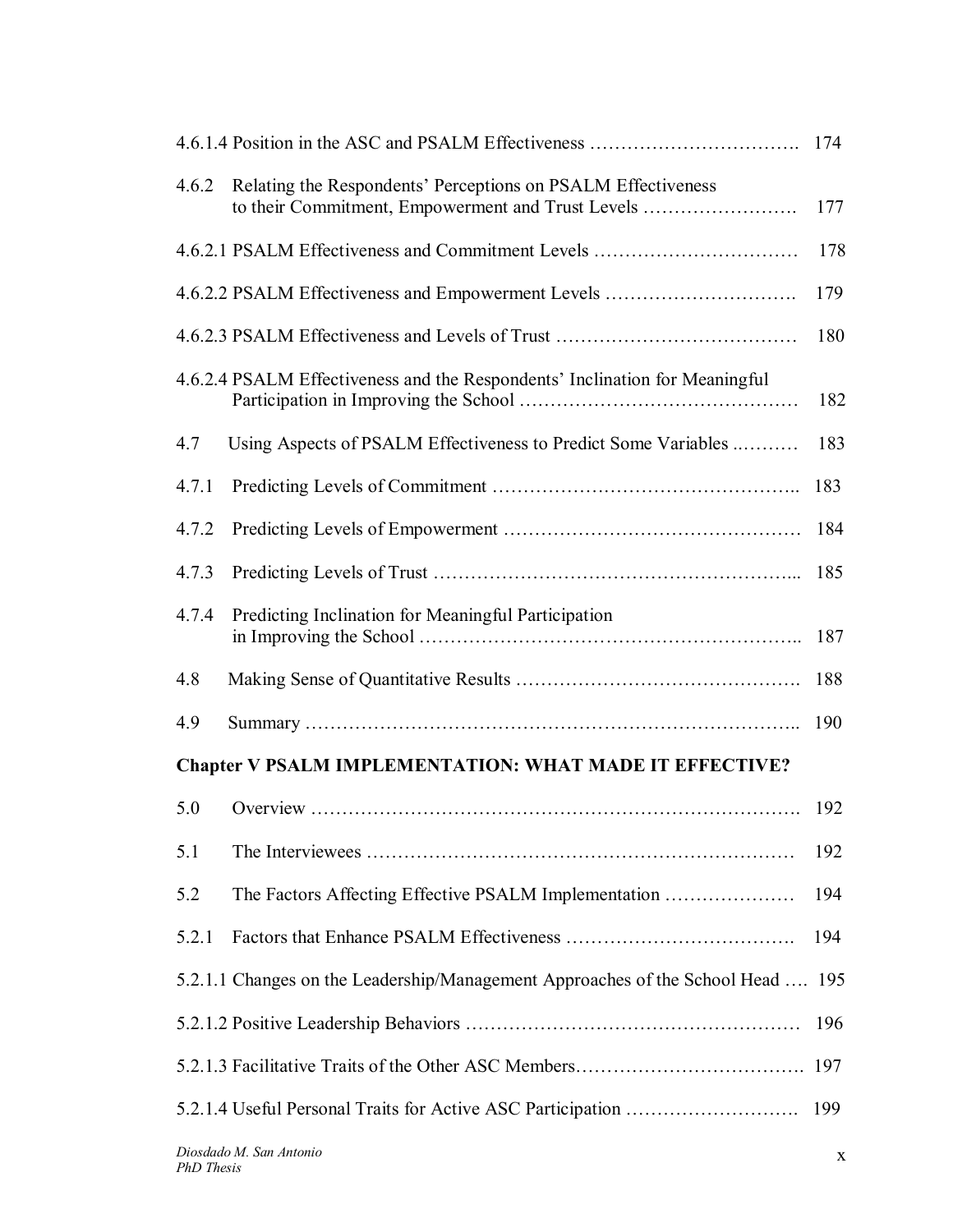|       | 5.2.1.5 Ways PSALM Enhances Inclination for Meaningful Participation      | 200 |
|-------|---------------------------------------------------------------------------|-----|
|       | 5.2.1.6 Reasons for Satisfaction with PSALM Implementation                | 202 |
|       |                                                                           | 204 |
| 5.2.2 | Hindering Factors and Other Suggestions                                   |     |
|       | 5.2.2.1 Leadership Approaches that Constrain Active Participation  206    |     |
|       |                                                                           | 208 |
|       | 5.2.2.3 Knowledge, Skills and Attitudes Needed for Better ASC Involvement | 209 |
|       | 5.2.2.4 Difficulties Encountered in Implementing PSALM                    | 210 |
|       | 5.2.2.5 Ways of Addressing Difficulties in PSALM Implementation           | 212 |
|       | 5.2.2.6 Other Suggestions to Improve PSALM Implementation                 | 213 |
| 5.3   | Making PSALM Effective, What School Heads Have Done  214                  |     |
| 5.3.1 | New Approaches Adopted by School Heads to Implement PSALM                 | 214 |
| 5.3.2 |                                                                           |     |
| 5.3.3 |                                                                           |     |
| 5.4   | Making PSALM Effective, What ASC Members Have Done                        | 217 |
| 5.4.1 |                                                                           | 217 |
| 5.4.2 | ASC Members' Behaviors that Hinder Active Participation                   | 218 |
| 5.4.3 | Skills Needed for Successful Participation in ASC Activities              | 219 |
| 5.5   | Making PSALM Effective, How School Councils Should Operate                | 219 |
| 5.5.1 |                                                                           | 220 |
| 5.5.2 |                                                                           | 220 |
| 5.5.3 |                                                                           | 221 |
| 5.5.4 | Overcoming Difficulties in Implementing PSALM                             | 222 |
|       |                                                                           |     |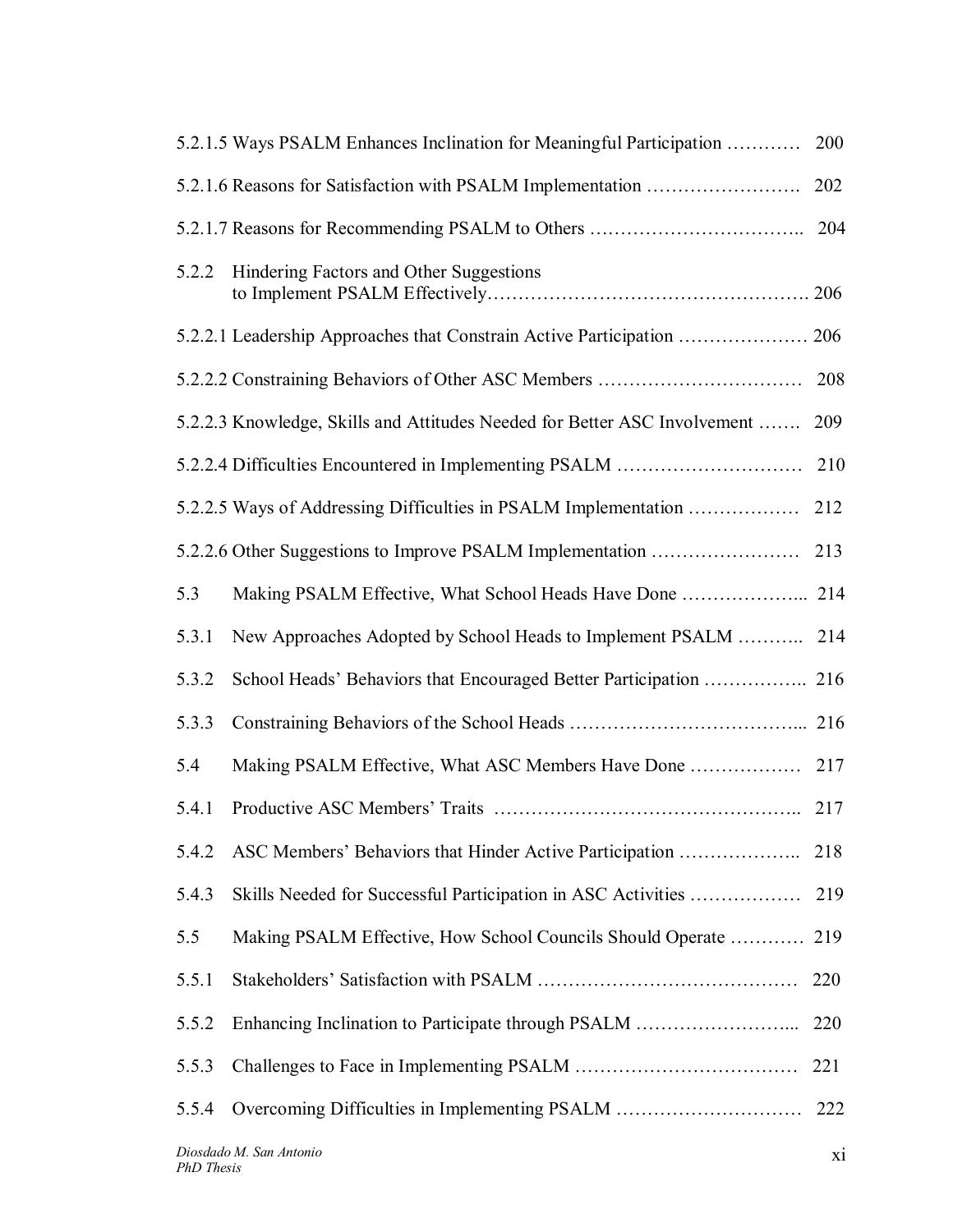| 5.5.5 | Recommendations for Better PSALM Implementation                                | 222 |
|-------|--------------------------------------------------------------------------------|-----|
| 5.6   |                                                                                | 223 |
| 5.7   | Towards a Model of an Effective PSALM Implementation                           | 225 |
| 5.8   |                                                                                |     |
|       | <b>Chapter VI CONCLUSIONS, RECOMMENDATIONS</b><br><b>AND FUTURE DIRECTIONS</b> |     |
| 6.0   |                                                                                | 230 |
| 6.1   |                                                                                | 230 |
| 6.2   |                                                                                | 231 |
| 6.3   |                                                                                | 233 |
| 6.3.1 |                                                                                | 233 |
| 6.3.2 |                                                                                | 235 |
| 6.3.3 |                                                                                | 238 |
| 6.3.4 |                                                                                | 241 |
| 6.4   |                                                                                | 248 |
| 6.5   |                                                                                | 252 |
| 6.6   |                                                                                | 253 |
| 6.7   |                                                                                | 254 |
|       |                                                                                |     |
|       |                                                                                |     |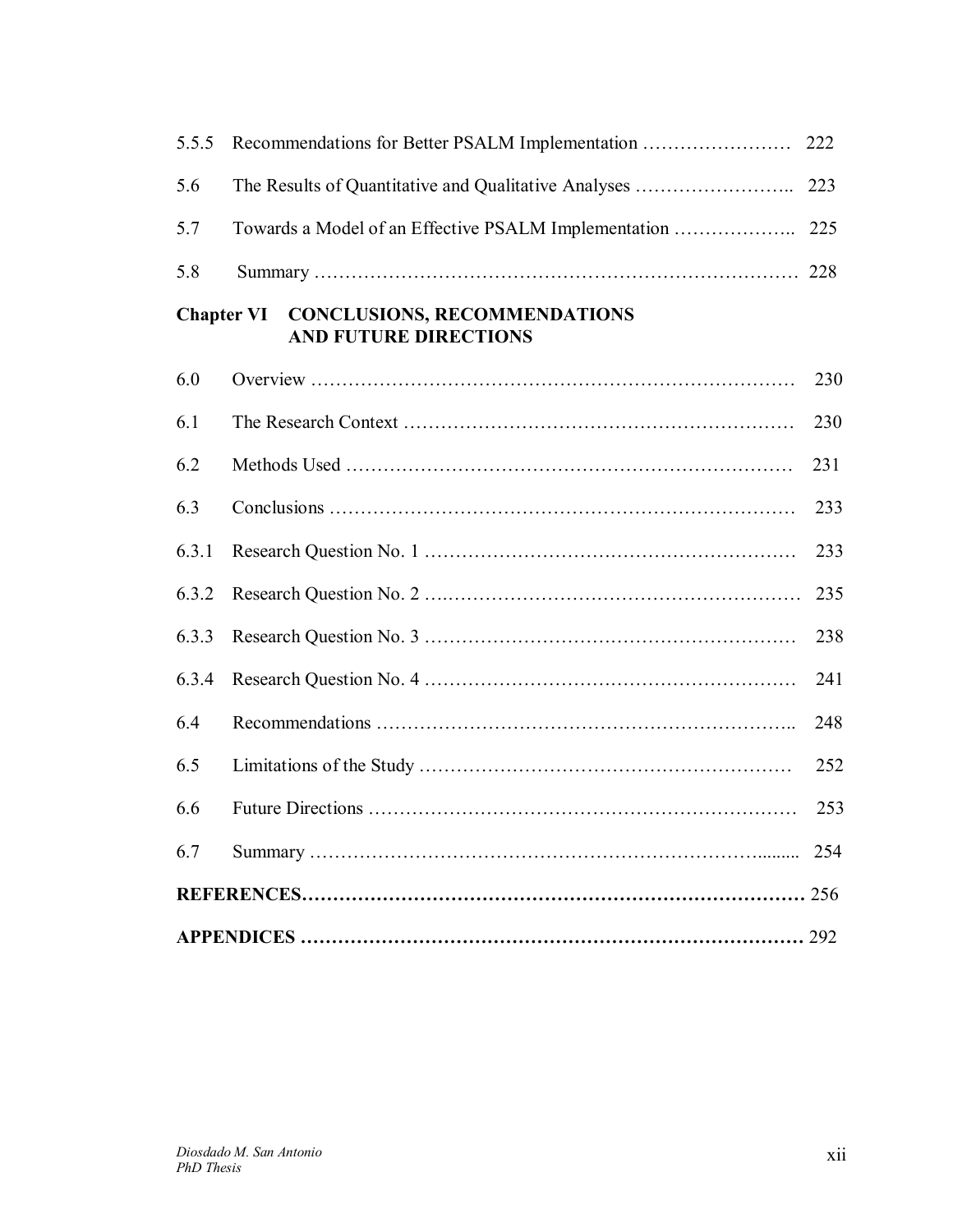## **LIST OF APPENDICES**

| Appendix A.1   | Permission from the Schools Division Superintendent    | 292 |
|----------------|--------------------------------------------------------|-----|
| Appendix A.2   |                                                        | 293 |
| Appendix A.3   |                                                        | 294 |
| Appendix A.4.a |                                                        | 295 |
| Appendix A.4.b |                                                        | 298 |
| Appendix A.5.a |                                                        | 301 |
| Appendix A.5.b |                                                        | 302 |
| Appendix B.1   |                                                        | 303 |
| Appendix B.2   |                                                        | 305 |
| Appendix B.3   |                                                        | 307 |
| Appendix B.4   |                                                        | 309 |
| Appendix B.5.a |                                                        | 311 |
| Appendix B.5.b | Questionnaire for Parents (Filipino Version)           | 313 |
| Appendix B.6.a | Questionnaire for Community Leaders (English Version)  | 316 |
| Appendix B.6.b | Questionnaire for Community Leaders (Filipino Version) | 318 |
| Appendix B.7.a | Questionnaire on the Operational Effectiveness         | 321 |
| Appendix B.7.b | Questionnaire on the Operational Effectiveness         | 327 |
| Appendix C.1.a |                                                        | 333 |
| Appendix C.1.b |                                                        | 335 |
| Appendix D.1.a | Results of the Division Achievement (Pre) Test         | 337 |
| Appendix D.1.b | Results of the Division Achievement (Post) Test        | 338 |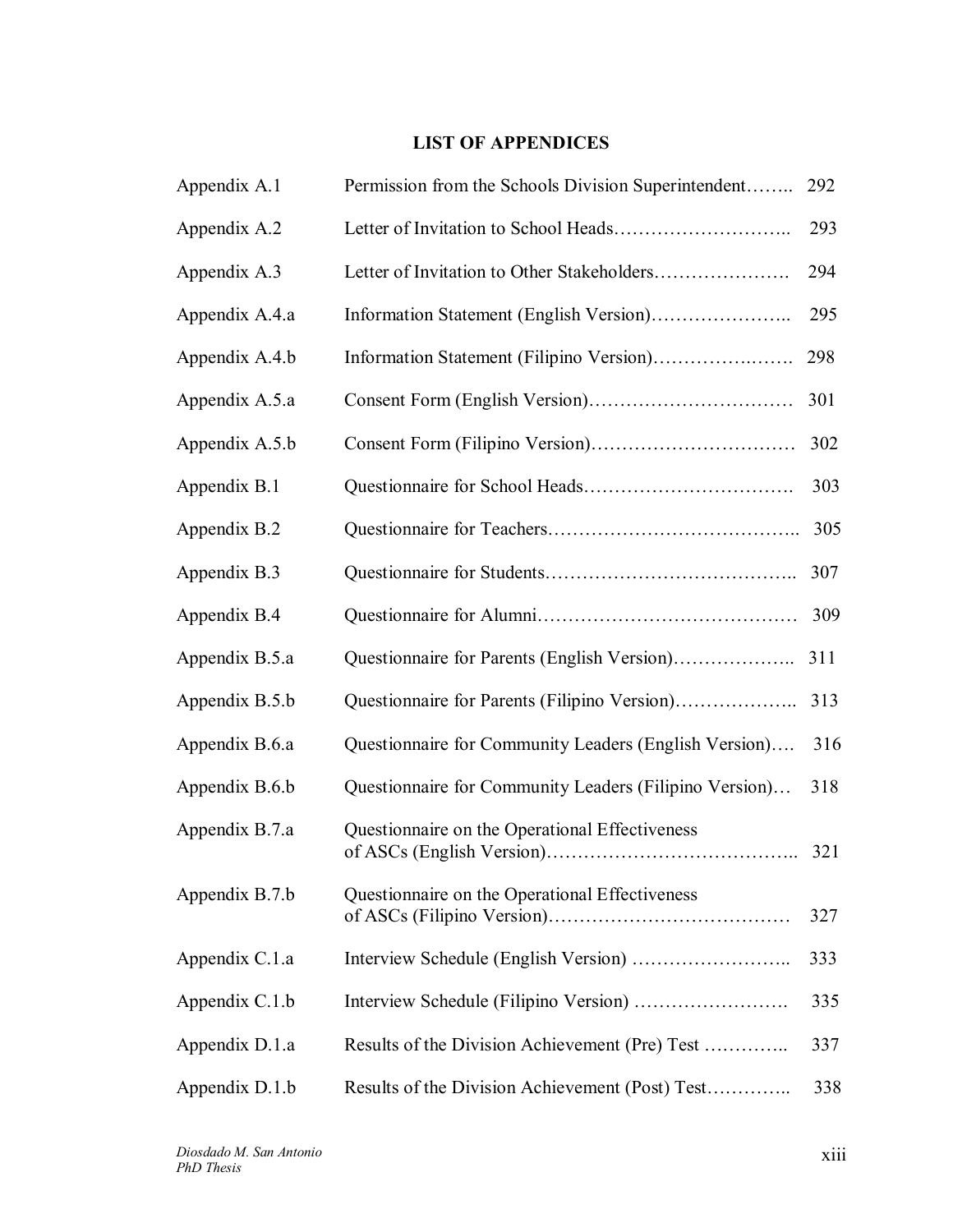| Appendix E.1.a | Factor Analysis of 1 <sup>st</sup> Survey Commitment Scale                                                               | 339 |
|----------------|--------------------------------------------------------------------------------------------------------------------------|-----|
| Appendix E.1.b | Factor Analysis of 1 <sup>st</sup> Survey Empowerment Scale                                                              | 341 |
| Appendix E.1.c |                                                                                                                          | 343 |
| Appendix E.1.d | Factor Analysis of 1 <sup>st</sup> Survey Inclination for Meaningful<br>Participation in Improving the School Scale      | 345 |
| Appendix E.2.a | Factor Analysis of 2 <sup>nd</sup> Survey Commitment Scale                                                               | 349 |
| Appendix E.2.b | Factor Analysis of 2 <sup>nd</sup> Survey Empowerment Scale                                                              | 351 |
| Appendix E.2.c | Factor Analysis of 2 <sup>nd</sup> Survey Trust Scale                                                                    | 353 |
| Appendix E.2.d | Factor Analysis of 2 <sup>nd</sup> Survey Inclination for Meaningful<br>Participation in Improving the School Scale      | 354 |
| Appendix E.3.a | Reliability Analysis of 1 <sup>st</sup> Survey Commitment Scale                                                          | 358 |
| Appendix E.3.b | Reliability Analysis of 1 <sup>st</sup> Survey Empowerment Scale                                                         | 359 |
| Appendix E.3.c | Reliability Analysis of 1 <sup>st</sup> Survey Trust Scale                                                               | 360 |
| Appendix E.3.d | Reliability Analysis of 1 <sup>st</sup> Survey Inclination for Meaningful<br>Participation in Improving the School Scale | 361 |
| Appendix E.4.a | Reliability Analysis of 2 <sup>nd</sup> Survey Commitment Scale                                                          | 363 |
| Appendix E.4.b | Reliability Analysis of $2^{nd}$ Survey Empowerment Scale                                                                | 364 |
| Appendix E.4.c | Reliability Analysis of 2 <sup>nd</sup> Survey Trust Scale                                                               | 365 |
| Appendix E.4.d | Reliability Analysis of $2nd$ Survey Inclination for Meaningful                                                          | 366 |
| Appendix E.5.a | ANOVA for Constituency and Dependent Variables                                                                           | 368 |
| Appendix E.5.b |                                                                                                                          | 378 |
| Appendix E.5.c | ANOVA for Position in the ASC and Dependent Variables 386                                                                |     |
|                |                                                                                                                          |     |
| Appendix E.5.d | <b>ANOVA</b> for Constituency and Aspects                                                                                | 394 |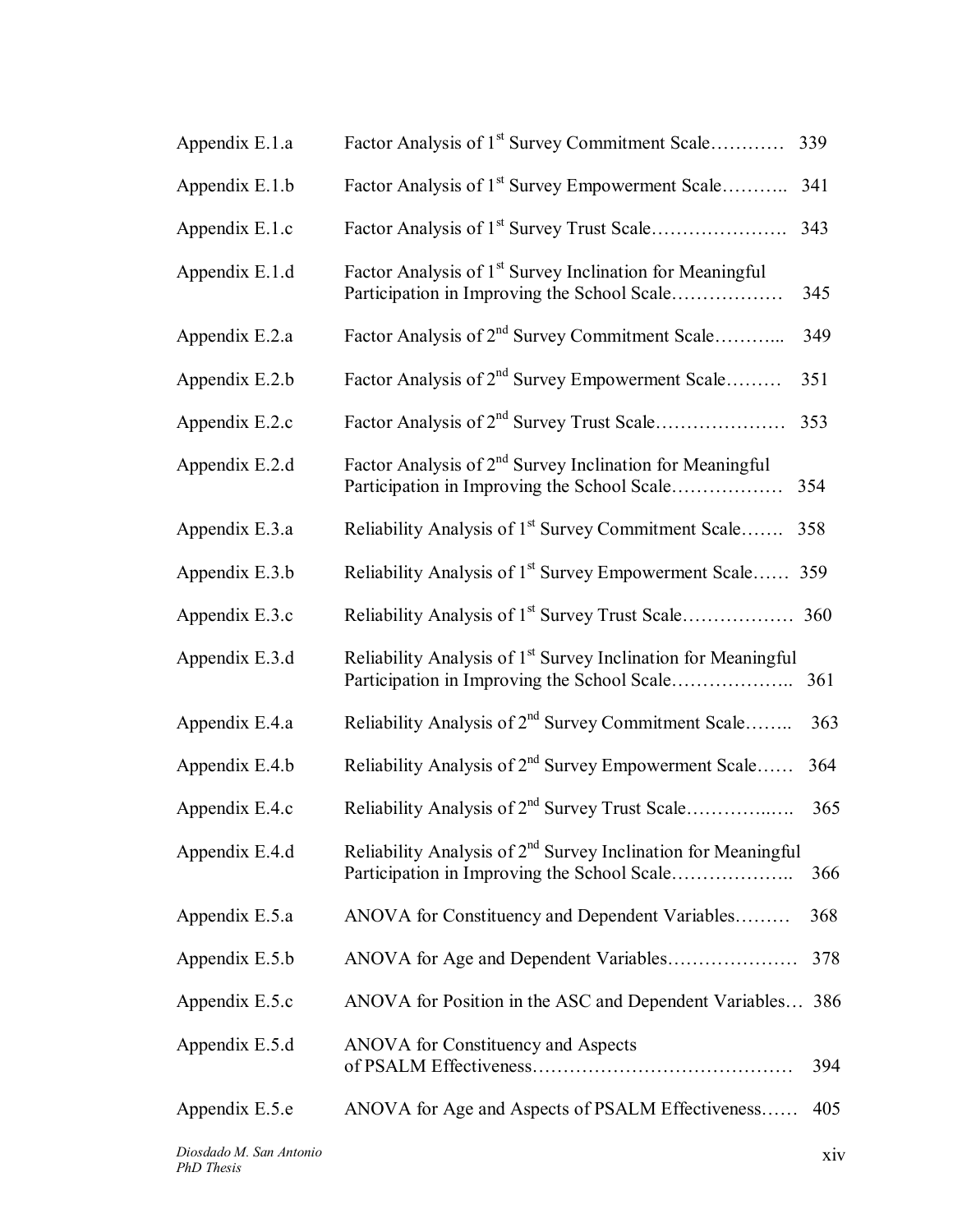| Appendix E.5.f | ANOVA for Position in the ASC and Aspects |  |
|----------------|-------------------------------------------|--|
|                |                                           |  |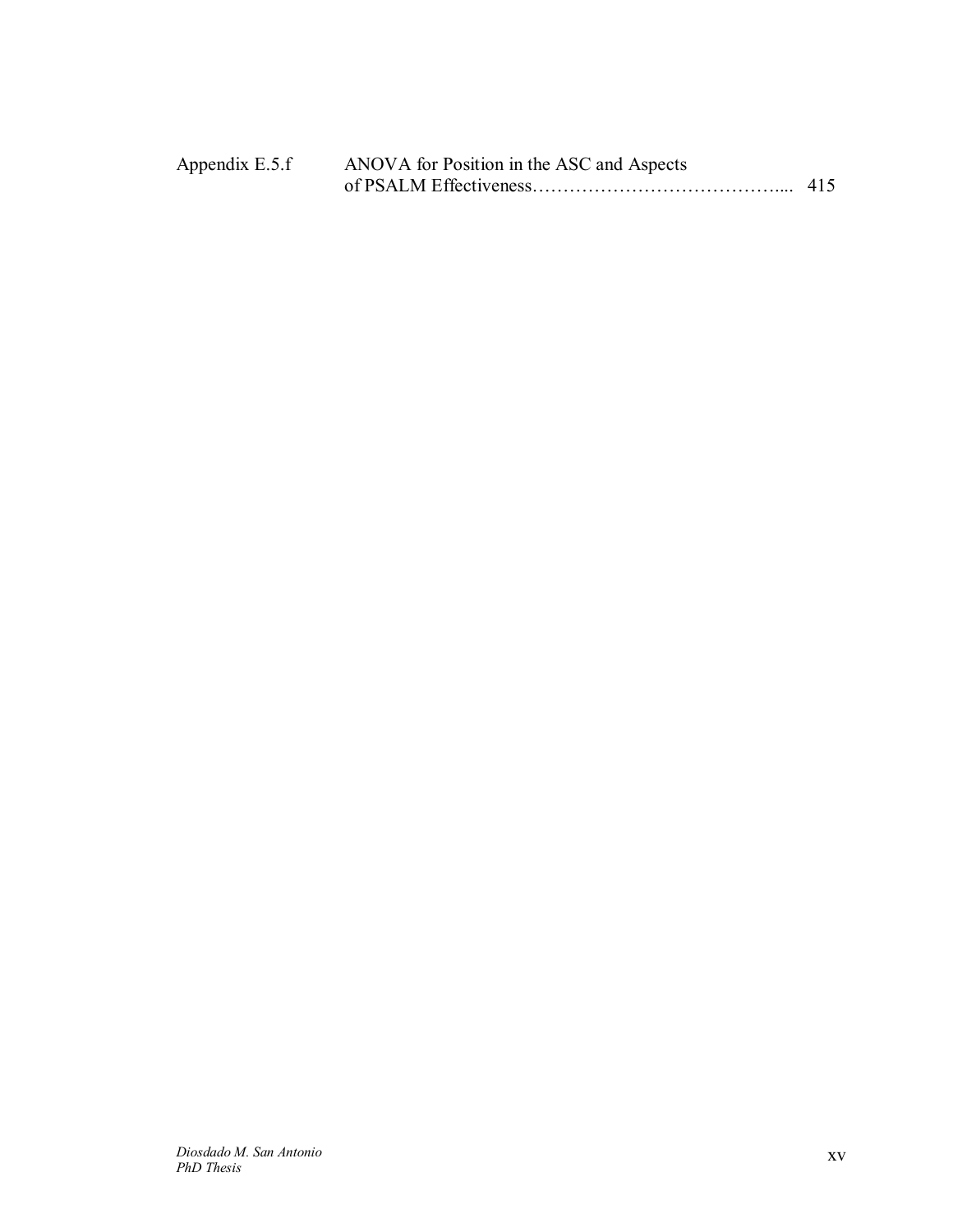## **LIST OF TABLES**

| Table 3.1  | Comparison of quantitative and qualitative<br>103                                                                                      |
|------------|----------------------------------------------------------------------------------------------------------------------------------------|
| Table 3.2  | Summary of Information Concerning Respondents to Surveys<br>105                                                                        |
| Table 4.1  | Independent samples t-test results for the dependent variables<br>127                                                                  |
| Table 4.2  | Independent samples t-test results for the dependent variables<br>between the schools in the EG and CG<br>129                          |
| Table 4.3  | Independent samples t-test results for the dependent variables                                                                         |
| Table 4.4  | Independent samples t-test results for academic achievement,<br>empowerment, trust and commitment levels of the schools<br>134         |
| Table 4.5  | Mean scores and standard deviations of respondents for the different                                                                   |
| Table 4.6  | Mean scores and standard deviations of respondents on the specific<br>dimensions of empowerment according to their constituency<br>141 |
| Table 4.7  | Independent samples t-test results for EG's gender and their levels<br>143                                                             |
| Table 4.8  | Mean scores and standard deviations of respondents<br>on the dependent variables according to their age<br>145                         |
| Table 4.9  | Mean scores and standard deviations of respondents<br>in the dimensions of empowerment                                                 |
| Table 4.10 | Mean scores and standard deviations of respondents on the dependent                                                                    |
| Table 4.11 | Mean scores and standard deviations of respondents in the dimensions                                                                   |
| Table 4.12 | How decisions were made by the Advisory<br>151                                                                                         |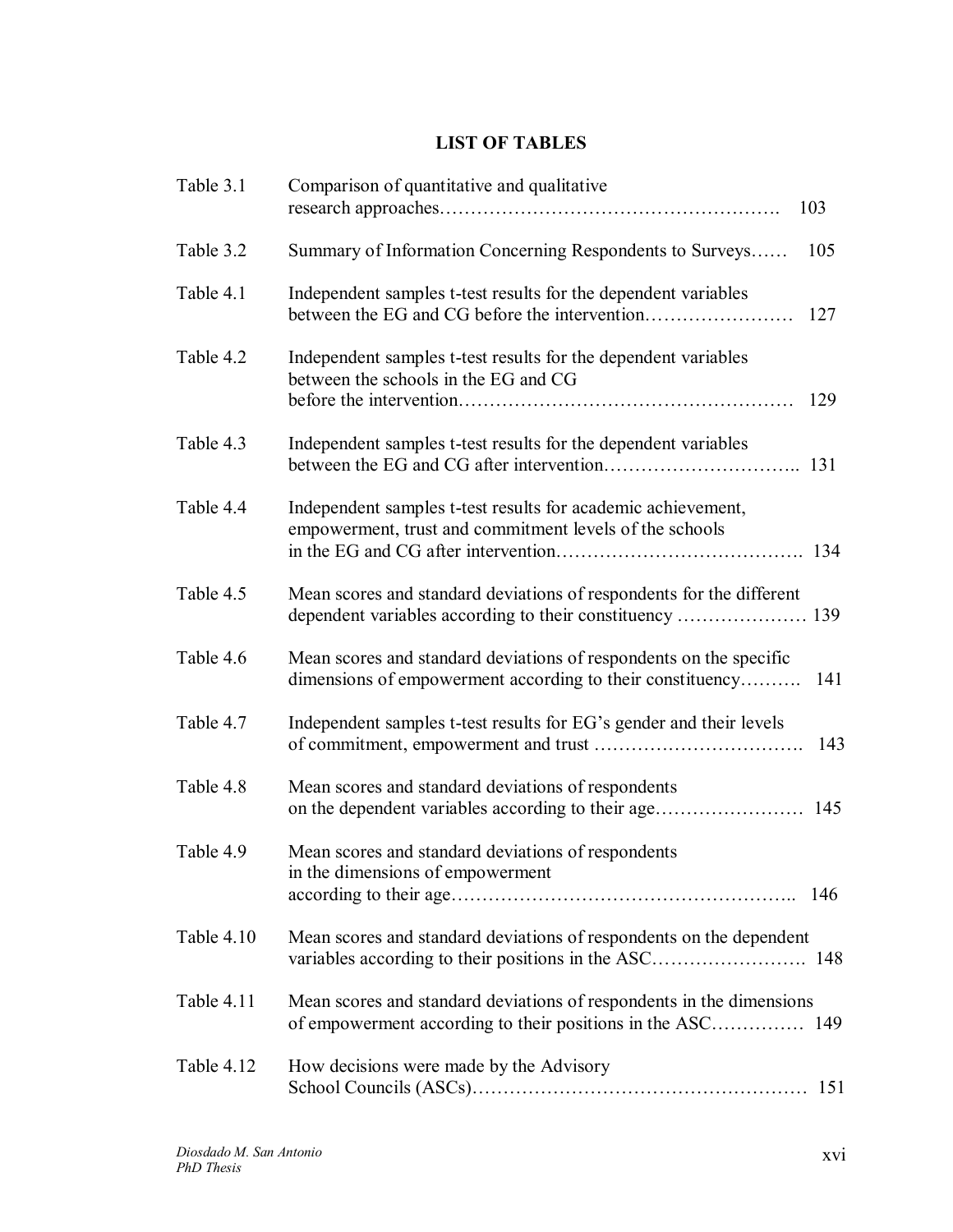| Table 4.13 | Areas on which ASC was involved in decision-making 152                                                                      |     |
|------------|-----------------------------------------------------------------------------------------------------------------------------|-----|
| Table 4.14 |                                                                                                                             |     |
| Table 4.15 | Domination of meetings by particular stakeholder groups 153                                                                 |     |
| Table 4.16 | Availability of adequate information for decision-making 154                                                                |     |
| Table 4.17 | Perception of the ASC Members on the Process of Decision-making 155                                                         |     |
| Table 4.18 |                                                                                                                             | 156 |
| Table 4.19 |                                                                                                                             | 157 |
| Table 4.20 | Procedures adopted by sub-committees in assisting ASC                                                                       | 157 |
| Table 4.21 | The composition of the Advisory School Councils (ASCs)                                                                      | 158 |
| Table 4.22 |                                                                                                                             | 159 |
| Table 4.23 |                                                                                                                             | 160 |
| Table 4.24 | Ways of ensuring accountability to their respective constituencies                                                          | 160 |
| Table 4.25 | Perceptions on the influence of the ASC on teaching/learning                                                                | 161 |
| Table 4.26 | Perceptions of participants on the overall functioning of the ASCs                                                          | 162 |
| Table 4.27 | Inter-correlations among the different aspects                                                                              | 163 |
| Table 4.28 | Mean scores and standard deviations of respondents' perceptions<br>on the effectiveness of implementing PSALM               | 166 |
| Table 4.29 | Independent t-test results for the indicators of PSALM Effectiveness<br>between the male and female respondents in the EG   | 170 |
| Table 4.30 | Mean scores and standard deviations of the respondents' perceptions<br>on the composition of the ASC according to their age | 172 |
| Table 4.31 | Mean scores and standard deviations of the respondents'<br>perceptions on the effectiveness of implementing                 | 175 |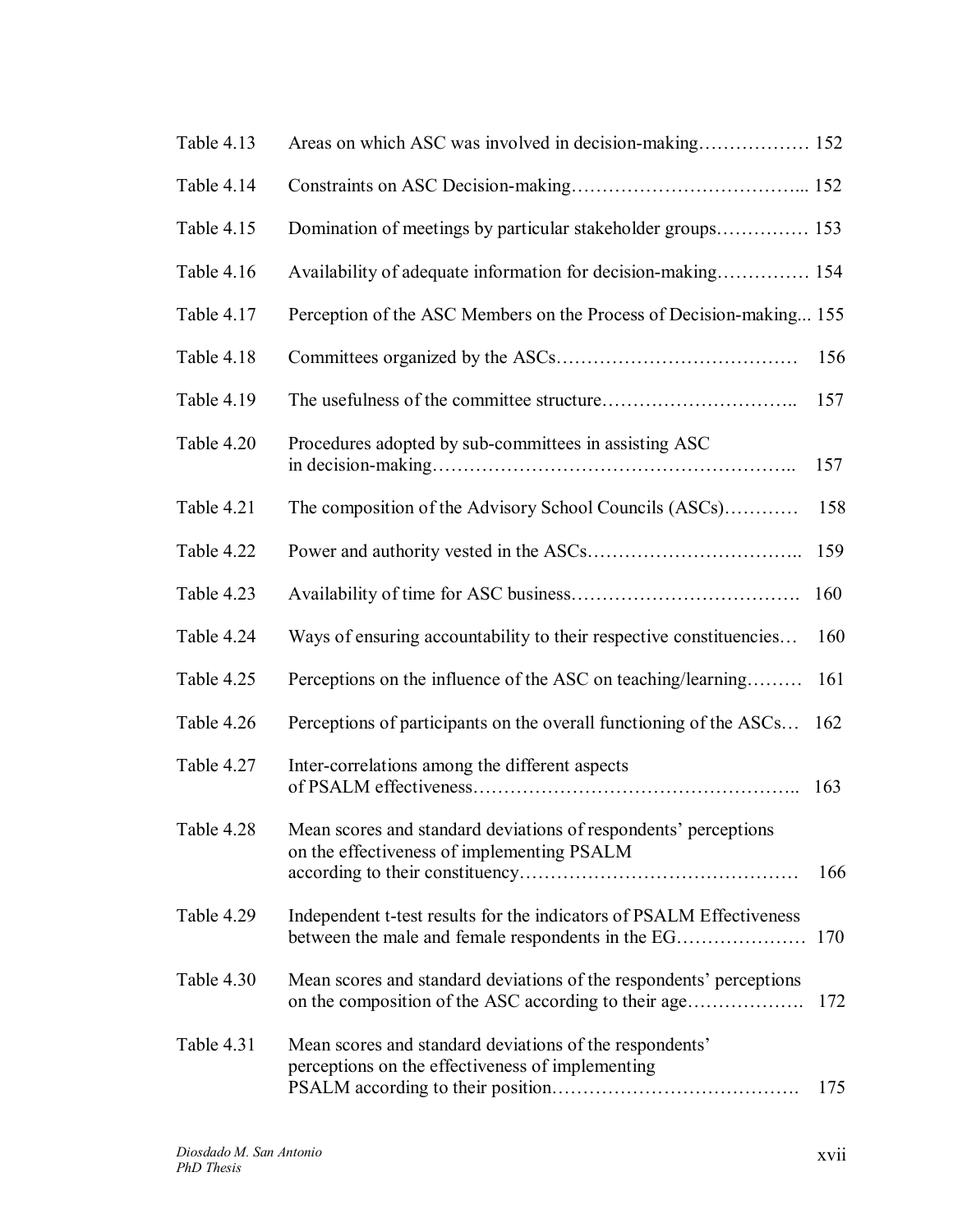| Table 4.32 | The correlation between the commitment levels of the respondents<br>and their perceptions on the effectiveness                            | 178 |
|------------|-------------------------------------------------------------------------------------------------------------------------------------------|-----|
| Table 4.33 | The correlation between the empowerment levels<br>of the respondents and their perceptions on the                                         | 180 |
| Table 4.34 | The correlation between the trust levels of the respondents<br>and their perceptions on the effectiveness                                 | 181 |
| Table 4.35 | The correlation between the respondents' inclination for meaningful<br>participation in improving the school and their perceptions on the | 182 |
| Table 4.36 | The Stepwise regression analysis model showing the predictor<br>variables for the respondents' commitment levels                          | 183 |
| Table 4.37 | The stepwise regression analysis model showing the predictor                                                                              | 186 |
| Table 4.38 | The stepwise regression analysis model showing the predictor<br>variables for the inclination for meaningful participation                | 187 |
| Table 5.1  | Changes on the administration, leadership and management<br>approaches of the school heads with the implementation                        | 195 |
| Table 5.2  |                                                                                                                                           | 196 |
| Table 5.3  |                                                                                                                                           | 198 |
| Table 5.4  | Personal traits useful in active participation in ASC                                                                                     | 199 |
| Table 5.5  | Ways PSALM enhances inclination for meaningful participation                                                                              | 201 |
| Table 5.6  |                                                                                                                                           | 203 |
| Table 5.7  |                                                                                                                                           | 205 |
| Table 5.8  |                                                                                                                                           | 207 |
| Table 5.9  |                                                                                                                                           | 208 |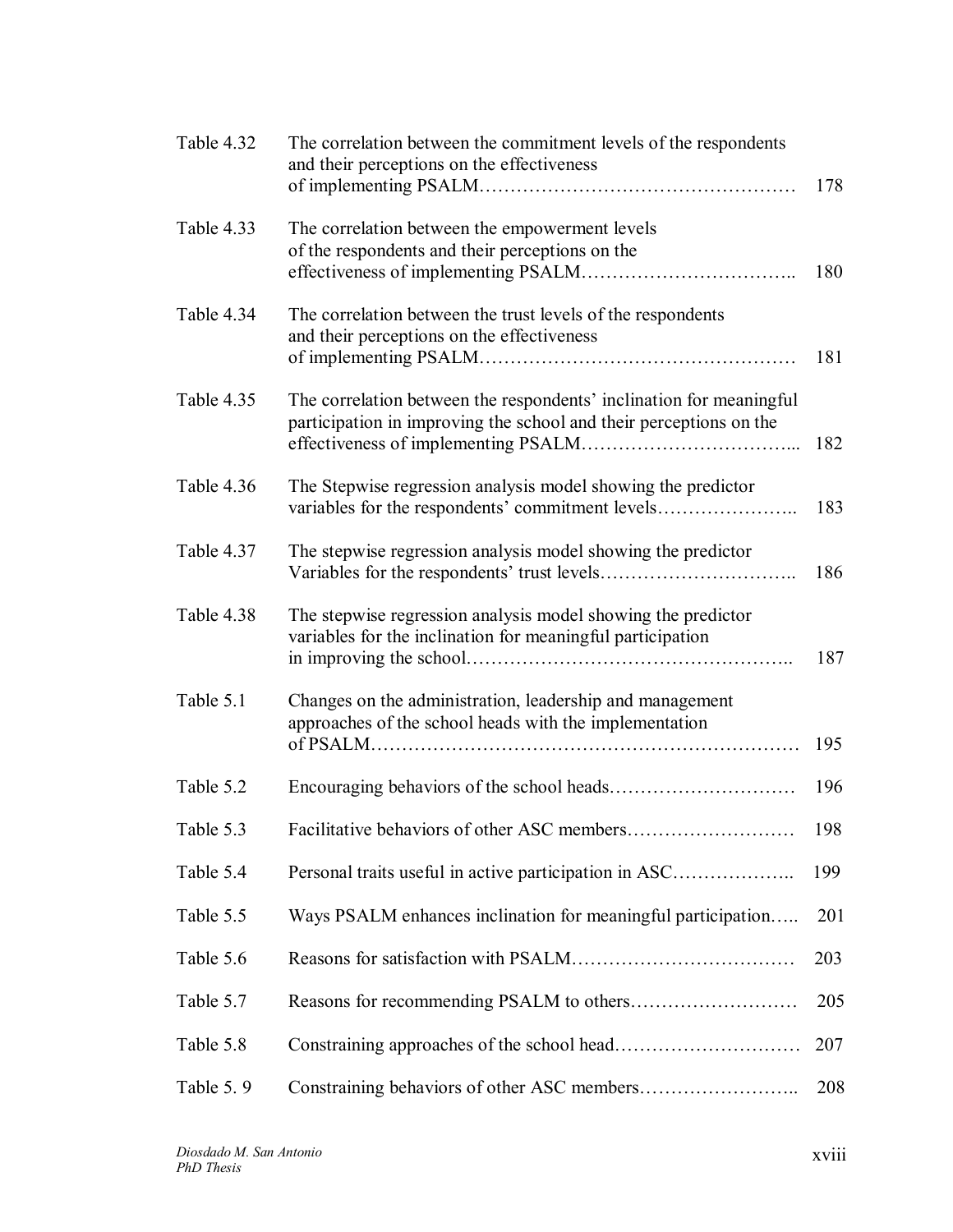| Table 5.10 | Knowledge, skills and attitudes needed by ASC members                                                                          | 210 |
|------------|--------------------------------------------------------------------------------------------------------------------------------|-----|
| Table 5.11 |                                                                                                                                |     |
| Table 5.12 | Ways of addressing difficulties in the PSALM implementation                                                                    | 212 |
| Table 5.13 | Other suggestions/recommendations on PSALM implementation                                                                      | 213 |
| Table 6.1  | Were the experimental and control groups different in terms of the<br>dependent variables before and after implementing PSALM? | 234 |
| Table 6.2  | Did the participants differ in the specific indicators of desire to                                                            | 236 |
| Table 6.3  |                                                                                                                                | 239 |
| Table 6.4  | Perceptions on the effectiveness of sub-committees                                                                             | 240 |
| Table 6.5  | Perceptions on the overall operation of the ASC                                                                                | 240 |
| Table 6.6  | Were the stakeholders' perceptions on PSALM<br>effectiveness affected by their constituency,                                   | 242 |
| Table 6.7  | Were the indicators of PSALM effectiveness related to the stakeholders'<br>levels of commitment, empowerment, trust            | 244 |
| Table 6.8  |                                                                                                                                | 246 |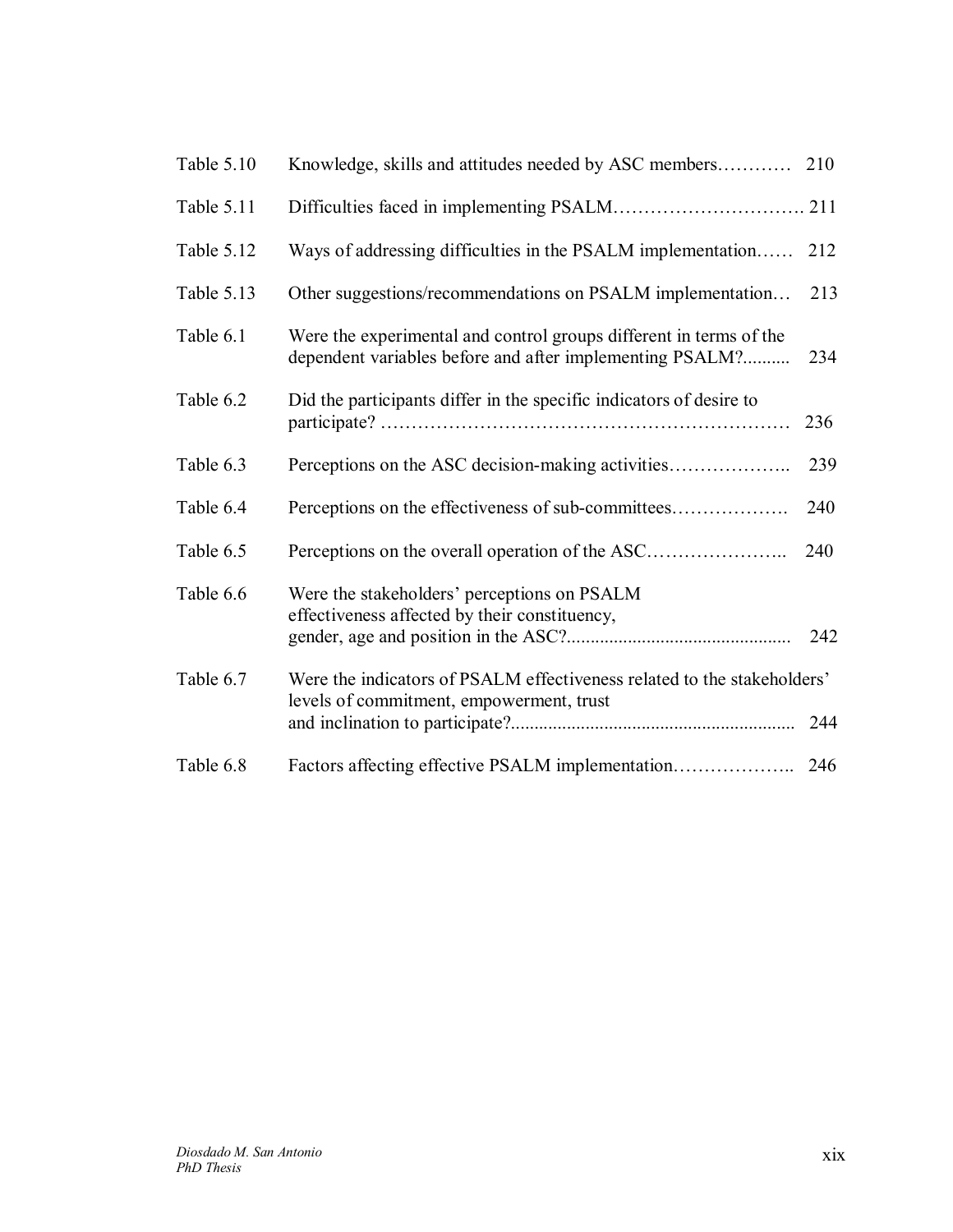## **LIST OF FIGURES**

| Figure 4.1  | Comparison between the EG and CG in terms<br>of commitment, empowerment and trust                             | 132 |
|-------------|---------------------------------------------------------------------------------------------------------------|-----|
| Figure 4.2  | Comparison between the EG and CG on their                                                                     | 133 |
| Figure 4.3  | Comparison of the EG and CG in terms of commitment,<br>empowerment and trust levels using school as unit      | 134 |
| Figure 4.4  | Comparison of the EG and CG in terms of the specific<br>dimensions of empowerment using school as unit        | 135 |
| Figure 4.5  | Empowerment level mean scores according                                                                       | 140 |
| Figure 4.6  | Mean scores for the specific dimensions of empowerment                                                        | 141 |
| Figure 4.7  | Inclination for meaningful participation in improving<br>the school mean scores according to the respondents' | 142 |
| Figure 4.8  | Empowerment level mean scores of respondents                                                                  | 145 |
| Figure 4.9  | Mean scores of respondents in the specific empowerment                                                        | 147 |
| Figure 4.10 | Mean scores for satisfaction in the ASC composition                                                           | 167 |
| Figure 4.11 | Mean scores for satisfaction in the ASC influence                                                             | 169 |
| Figure 4.12 | Mean scores for satisfaction in the ASC influence                                                             | 174 |
| Figure 5.1  |                                                                                                               | 226 |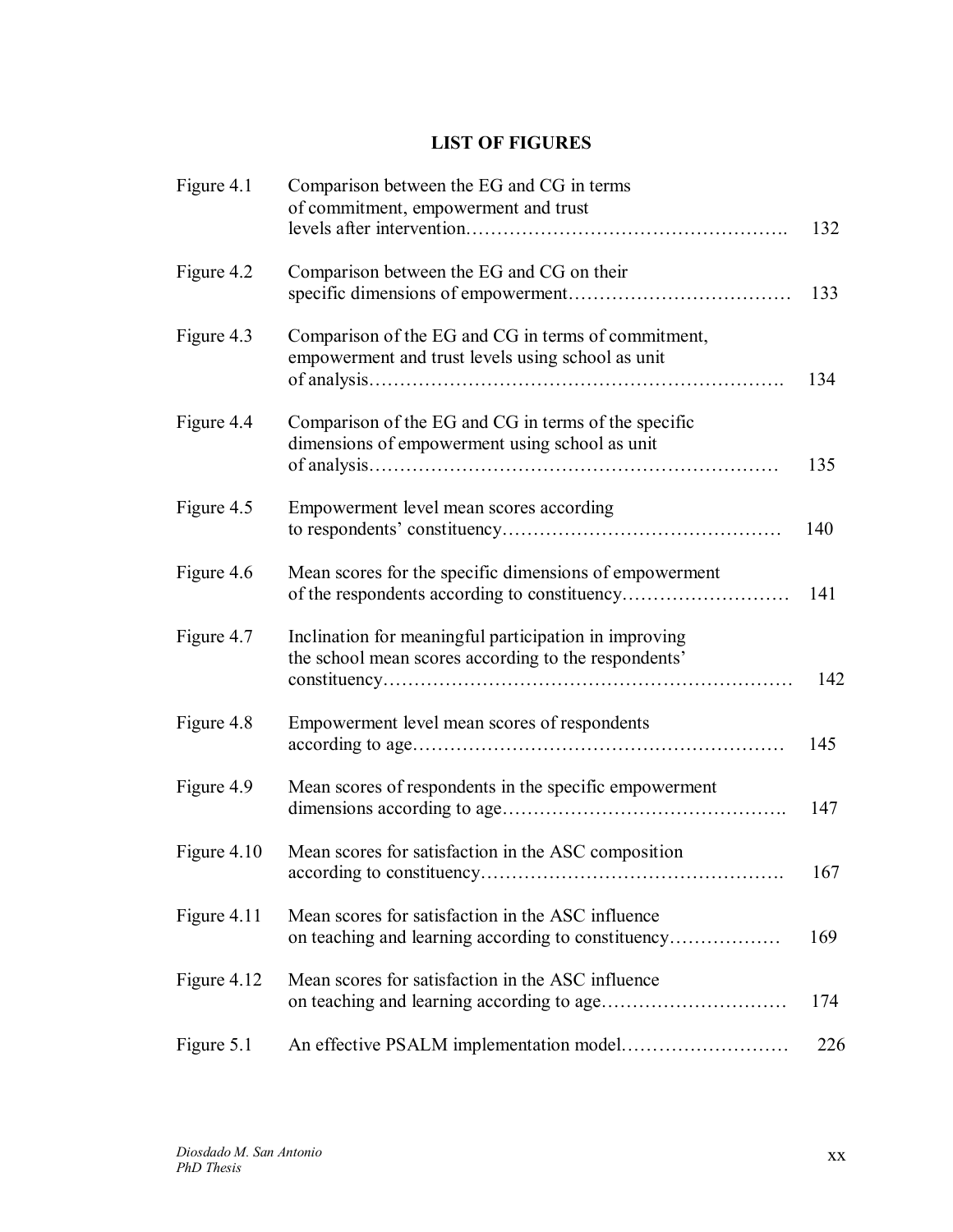## **ABBREVIATIONS**

| AA           | Academic Achievement                                             |
|--------------|------------------------------------------------------------------|
| <b>ANOVA</b> | Analysis of Variance                                             |
| <b>ASC</b>   | Advisory School Council                                          |
| AusAID       | Australian Agency for International Development                  |
| <b>BEAM</b>  | Basic Education Assistance for Mindanao                          |
| CG           | Control group                                                    |
| CL           | <b>Commitment Level</b>                                          |
| <b>CSR</b>   | Comprehensive School Reform                                      |
| <b>DAT</b>   | Division Achievement test                                        |
| DepED        | Department of Education                                          |
| EG           | Experimental group                                               |
| EL           | <b>Empowerment Level</b>                                         |
| <b>HSD</b>   | Honestly Significant Difference                                  |
| <b>IMP</b>   | Inclination for Meaningful Participation in Improving the School |
| <b>JBIC</b>  | Japan Bank for International Cooperation                         |
| <b>KMO</b>   | Kaiser-Meyer-Olkin measure of sampling adequacy                  |
| LEA          | Local Education Authority                                        |
| <b>LMS</b>   | Local Management of School                                       |
| <b>LSC</b>   | Local School Council                                             |
| M            | Mean                                                             |
| N            | Number of Cases                                                  |
| 01           | Results of pretest                                               |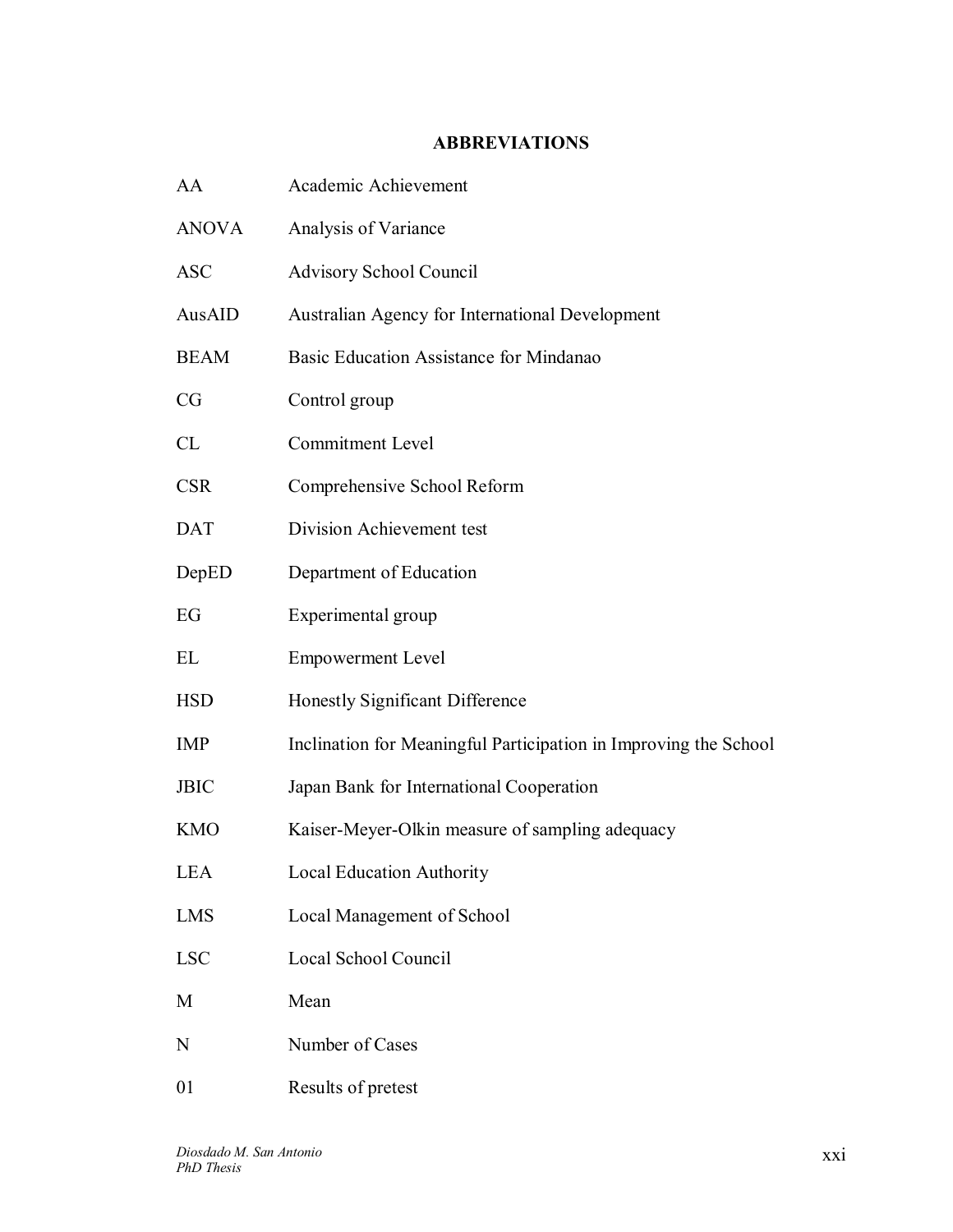| 02           | Results of posttest                                            |
|--------------|----------------------------------------------------------------|
| <b>PSALM</b> | Participatory School Administration, Leadership and Management |
| R            | Random assignment                                              |
| <b>SBM</b>   | School-Based Management                                        |
| <b>SD</b>    | <b>Standard Deviation</b>                                      |
| <b>TEEP</b>  | Third Elementary Education Project                             |
| TL           | <b>Trust Level</b>                                             |
| <b>UK</b>    | United Kingdom                                                 |
| <b>USA</b>   | United States of America                                       |
|              |                                                                |

*Diosdado M. San Antonio PhD Thesis* 

X Experimental Treatment